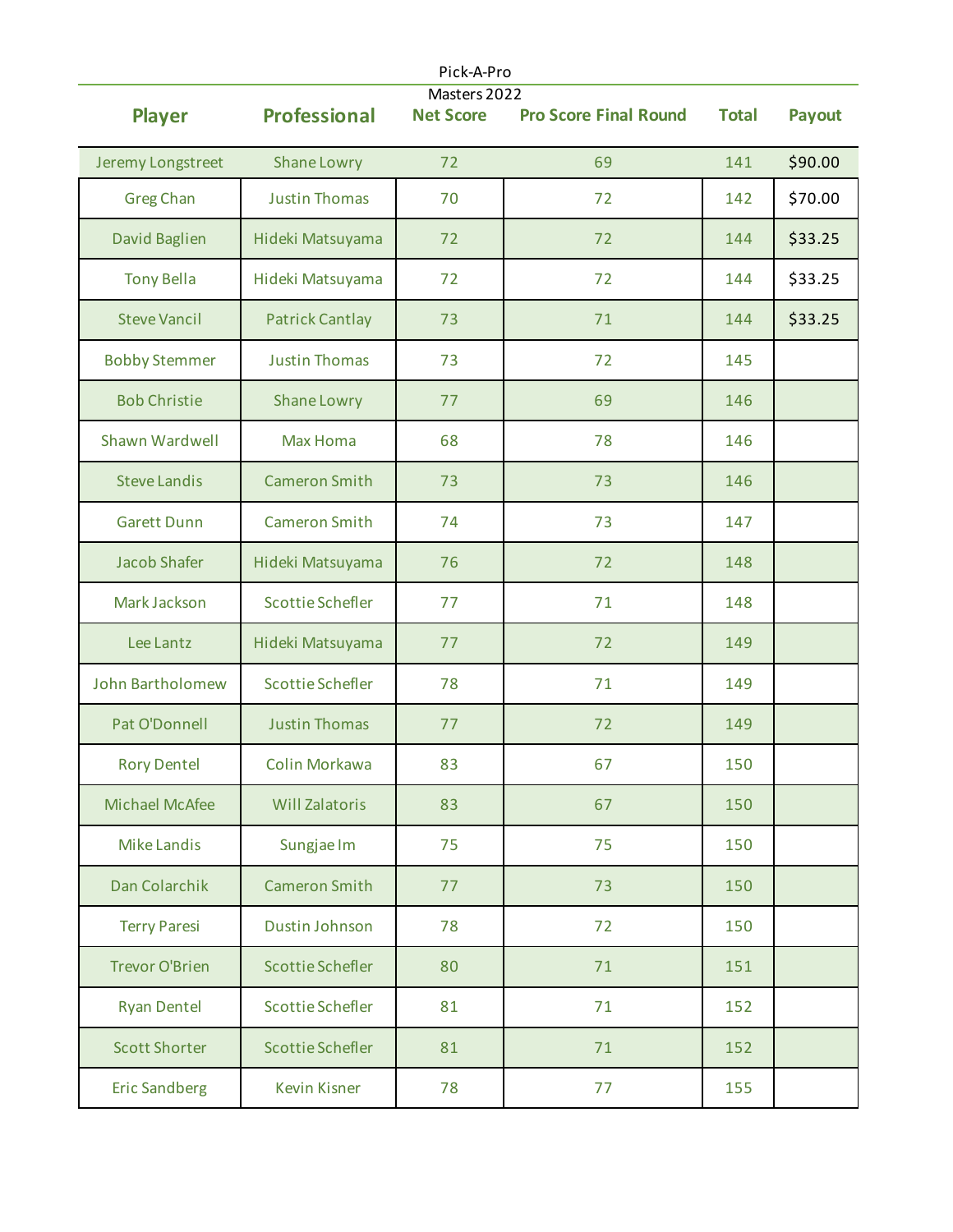## Pick-A-Pro

| Jeff Klienstuber     | Danny Willett  | 82 | 73 | 155 |  |
|----------------------|----------------|----|----|-----|--|
| <b>Orion Sword</b>   | Dustin Johnson | 91 |    | 163 |  |
| <b>Open Division</b> |                |    |    |     |  |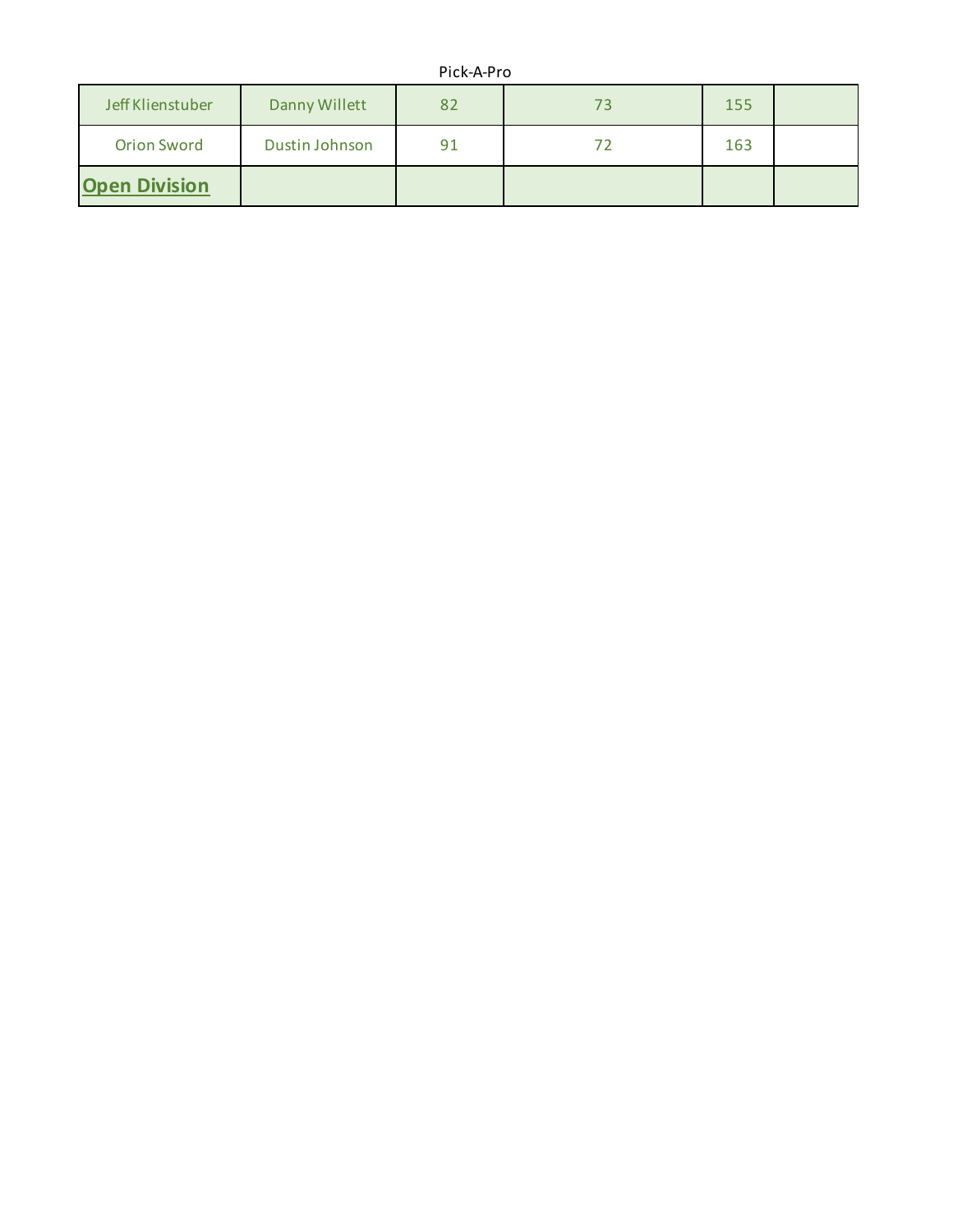| Pick-A-Pro<br>Masters 2022 |                          |                  |                              |              |               |  |
|----------------------------|--------------------------|------------------|------------------------------|--------------|---------------|--|
| <b>Player</b>              | <b>Professional</b>      | <b>Net Score</b> | <b>Pro Score Final Round</b> | <b>Total</b> | <b>Payout</b> |  |
| Daryl Retzlaff             | <b>Cameron Smith</b>     | 67               | 73                           | 140          | \$80.00       |  |
| <b>Tony Terhune</b>        | Shane Lowry              | 71               | 69                           | 140          | \$80.00       |  |
| Genaro Zamudio             | Shane Lowry              | 72               | 69                           | 141          | \$50.00       |  |
| <b>Terry Marsh</b>         | Colin Morikawa           | 75               | 67                           | 142          | \$30.00       |  |
| <b>Brad Bigelow</b>        | <b>Scottie Scheffler</b> | 73               | 71                           | 144          | \$6.50        |  |
| <b>Dave Pershing</b>       | <b>Scottie Scheffler</b> | 73               | 71                           | 144          | \$6.50        |  |
| Jerry Calvin               | <b>Cameron Smith</b>     | 71               | 73                           | 144          | \$6.50        |  |
| <b>Andy Goddard</b>        | <b>Justin Thomas</b>     | 73               | 72                           | 145          |               |  |
| <b>Shawn Alldritt</b>      | <b>Cameron Smith</b>     | 73               | 73                           | 146          |               |  |
| <b>Gary Logsdon</b>        | <b>Justin Thomas</b>     | 74               | 72                           | 146          |               |  |
| <b>Bob Sandgren</b>        | <b>Justin Thomas</b>     | 74               | 72                           | 146          |               |  |
| <b>Mark Rose</b>           | Hideki Matsuyama         | 75               | 72                           | 147          |               |  |
| <b>Mike Millan</b>         | Dustin Johnson           | 75               | 72                           | 147          |               |  |
| <b>Scott Delmore</b>       | <b>Scottie Scheffler</b> | 76               | 71                           | 147          |               |  |
| <b>Dallas Forbes</b>       | Hideki Matsuyama         | 76               | 72                           | 148          |               |  |
| Jeff Longtain              | <b>Patrick Cantlay</b>   | 77               | 71                           | 148          |               |  |
| <b>Mike Raub</b>           | Dustin Johnson           | 77               | 72                           | 149          |               |  |
| Derek Herbaugh             | Dustin Johnson           | 77               | 72                           | 149          |               |  |
| <b>Clint Schaeffer</b>     | <b>Viktor Hovland</b>    | 76               | 73                           | 149          |               |  |
| <b>Jere Byers</b>          | Hideki Matsuyama         | 77               | 72                           | 149          |               |  |
| <b>Matt Beiser</b>         | Danny Willett            | 77               | 73                           | 150          |               |  |
| <b>Mike Vaught</b>         | <b>Justin Thomas</b>     | 80               | 72                           | 152          |               |  |
| Wes Whitson                | <b>Will Zalatoris</b>    | 87               | 67                           | 154          |               |  |
| Randy Griffith             | <b>Justin Thomas</b>     | 82               | 72                           | 154          |               |  |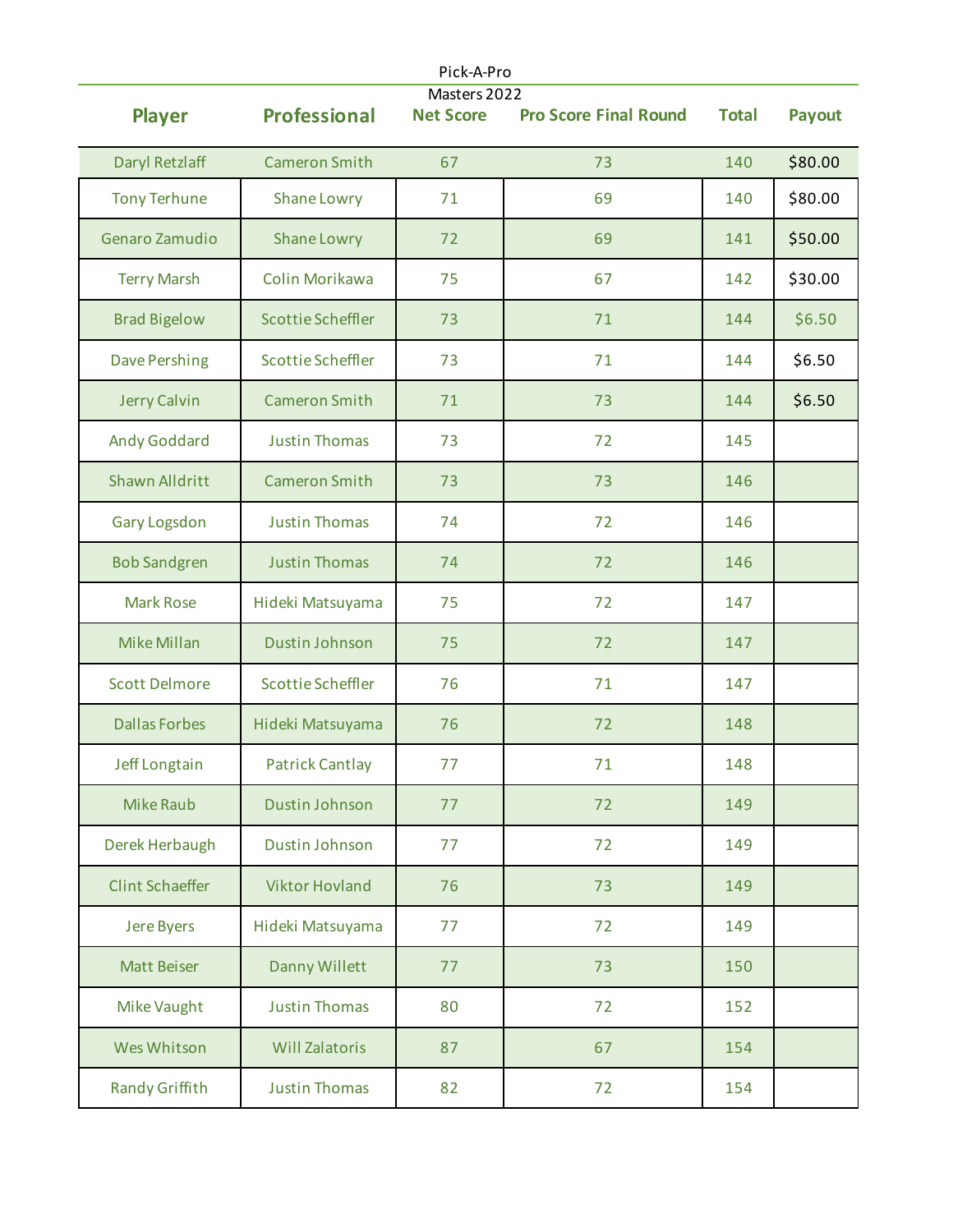## Pick-A-Pro

| <b>Todd Montgomery</b> | <b>Tiger Woods</b>  | 78 | 78 | 156 |  |
|------------------------|---------------------|----|----|-----|--|
| <b>Jeff Reiser</b>     | <b>Kevin Kisner</b> | 82 |    | 159 |  |
| <b>Senior Division</b> |                     |    |    |     |  |